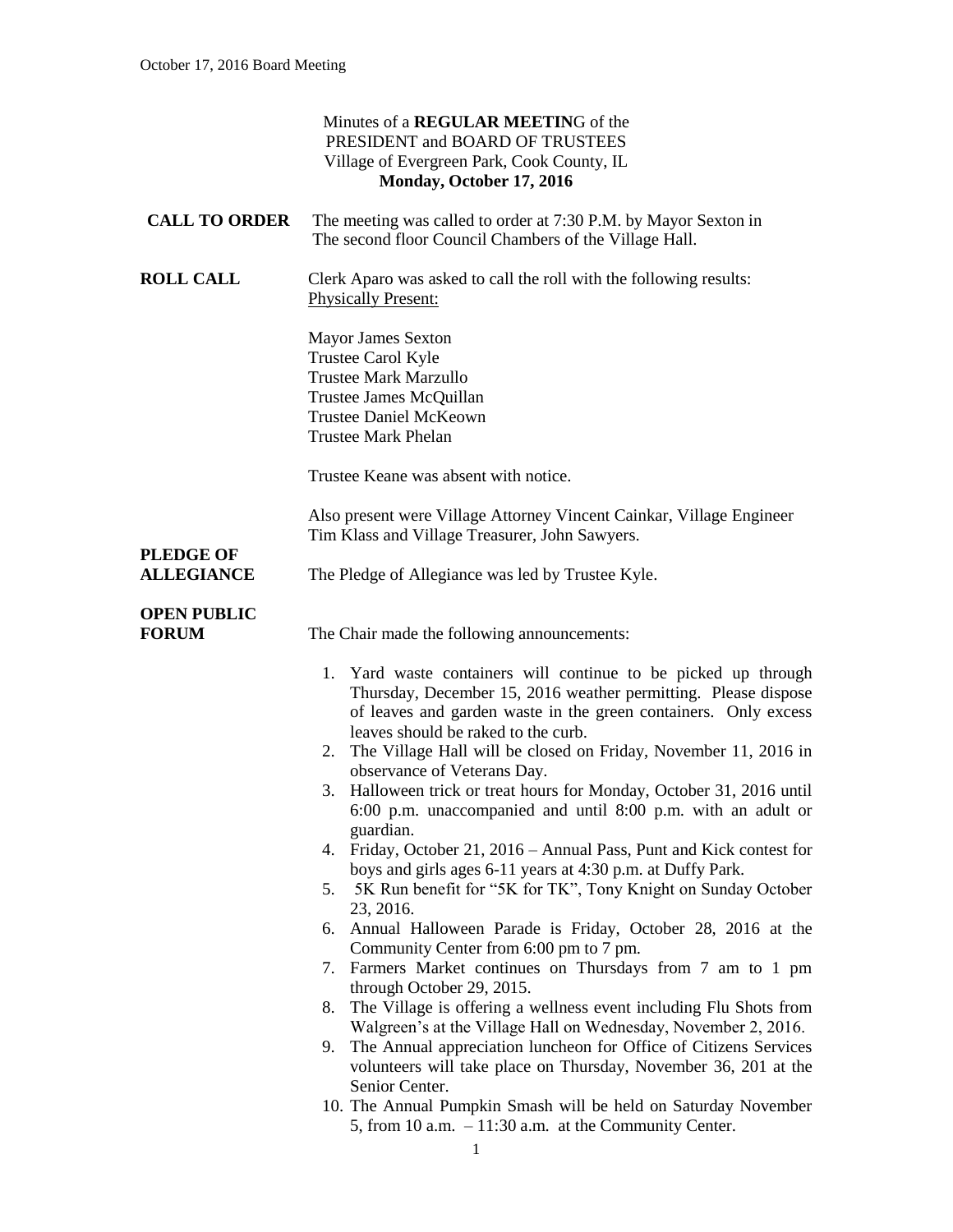| <b>OPEN PUBLIC</b>               | 11. Trustee Mark Marzullo questioned the allowed time on solicitor's<br>permits and wondered if it could be shortened. The attorney<br>answered no, the times cannot be amended. He added the<br>regulations regarding solicitation are set per Federal Court<br>decisions regarding the $1st$ Amendment. He suggested residents<br>put a No Solicitors sticker on the door.                                                                                                                                                                                                                                                                                                                                                                                                             |
|----------------------------------|------------------------------------------------------------------------------------------------------------------------------------------------------------------------------------------------------------------------------------------------------------------------------------------------------------------------------------------------------------------------------------------------------------------------------------------------------------------------------------------------------------------------------------------------------------------------------------------------------------------------------------------------------------------------------------------------------------------------------------------------------------------------------------------|
| <b>AUDIENCE</b>                  | Mr. Anthony Ruh, of Anthony Ruh Properties introduced himself as<br>the new owner of the 9730 S. Western (former Plaza Towers) building.<br>Mr. Ruh expressed an interest in working with the Village for possible<br>uses and candid input for the former office building. He stated he has<br>been in the construction business for over 25 years.<br>His projects have included reuse and rehab and new construction<br>of medical offices campuses, apartment buildings, landmarks, retail<br>space and mixed use properties. He discussed possible uses including a<br>parking tower and/ or modernizing the existing property. He introduced<br>Mr. Chuck Groebe of Oak Lawn, Illinois. Mr. Groebe stated Mr. Ruh<br>has done incredible work in Oak Lawn and in Merrionette Park. |
|                                  | Mrs. Helen Cuprisin, 9200 Block of Homan Avenue questioned if the<br>solicitation ordinance applies to anyone getting signatures for political<br>parties. The Chair answered it applies to everyone.                                                                                                                                                                                                                                                                                                                                                                                                                                                                                                                                                                                    |
| <b>REGULAR</b>                   | Mr. Bob Breyer, 3400 Block of West Maple stated his neighbors<br>received a card from various electrical aggregation companies stating<br>they have been dropped and must return to Com Ed. The Chair asked<br>Bob to give the Clerk a copy of the card and she will investigate it.                                                                                                                                                                                                                                                                                                                                                                                                                                                                                                     |
| <b>AGENDA</b>                    | Motion by Trustee Phelan second by Trustee Kyle to waive the reading<br>and approve the minutes of the October 3, 2016 Regular Meeting of the<br>President and Board of Trustees and approved as presented was passed<br>by unanimous voice vote and so ordered by the Chair.                                                                                                                                                                                                                                                                                                                                                                                                                                                                                                            |
| <b>RESOLUTION</b><br>NO. 24-2016 |                                                                                                                                                                                                                                                                                                                                                                                                                                                                                                                                                                                                                                                                                                                                                                                          |
|                                  | Motion by Trustee McKeown second by Trustee Marzullo to approve<br>request from the chair to approve Resolution No. 24-2016 with<br>expenditures of the General Corporate Fund of \$ 245,284.85 and the<br>Sewer and Water Fund in the amount of $$268,171.65$ and the 95 <sup>th</sup> Street<br>TIF Fund \$1,733.36 and the Self Insurance Fund,<br>\$3,235.80 and the Street Bond Fund, \$18,640.00 for a total of<br>\$ 537,065.66. Upon roll call, voting YES: Trustees Kyle, Marzullo,<br>McQuillan, McKeown, and Phelan; voting NO: NONE. The motion was<br>passed and so ordered by the Chair.                                                                                                                                                                                   |
| <b>RESOLUTION</b>                |                                                                                                                                                                                                                                                                                                                                                                                                                                                                                                                                                                                                                                                                                                                                                                                          |
| NO. 25-2015                      | Motion by Trustee McQuillan second by Trustee Kyle to approve the<br>request from the Chair to approve <b>Resolution NO. 25-2016</b> and finalize<br>fiscal year 2016. The amounts will be reported at the next Board<br>meeting. Upon roll call, voting YES: Trustees Marzullo, McQuillan,<br>McKeown, Phelan and Kyle; voting NO: NONE. The motion was<br>passed and so ordered by the Chair.                                                                                                                                                                                                                                                                                                                                                                                          |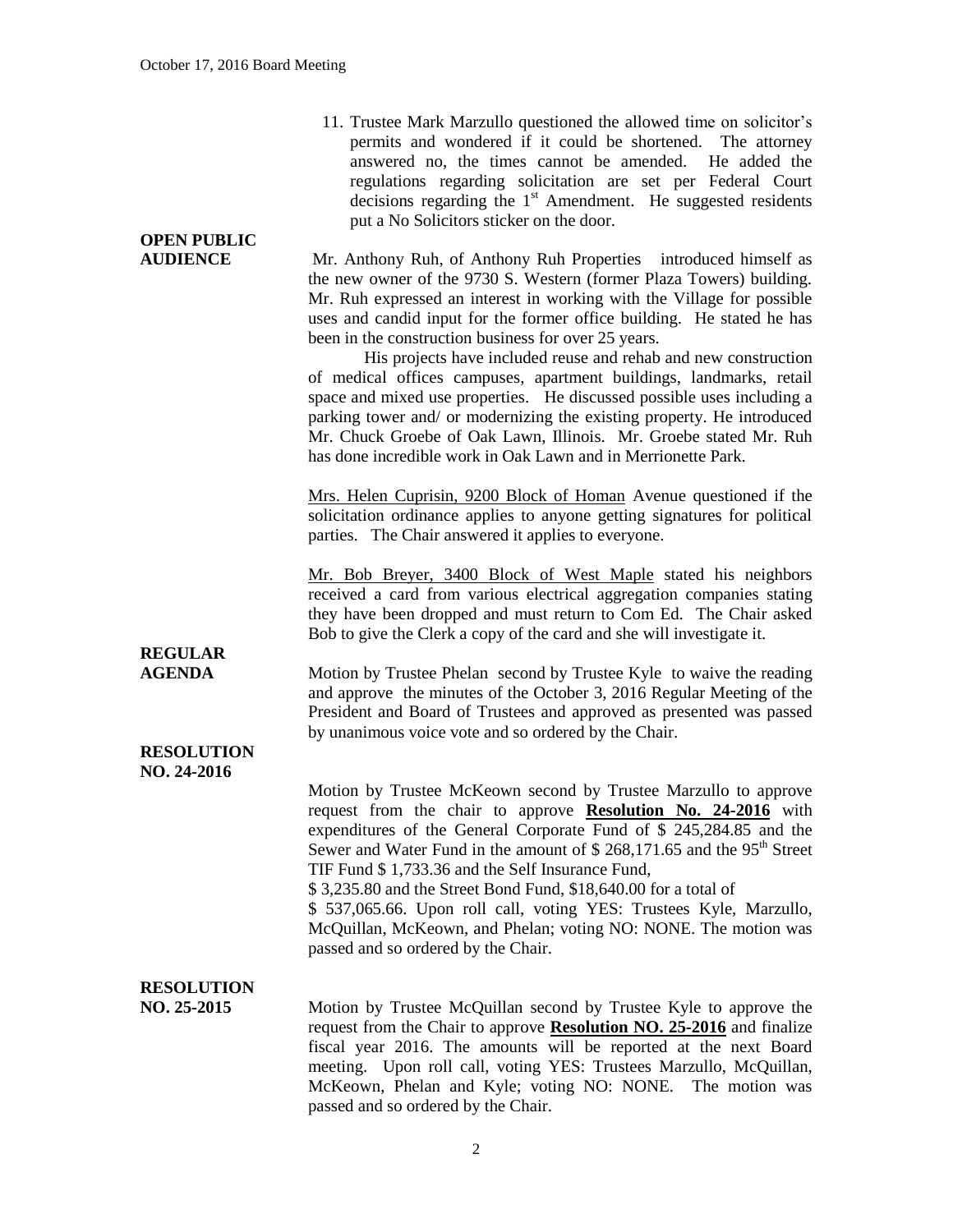# **TREASURER'S**

**REPORT** Motion by Trustee Phelan second by Trustee McKeown to approve the Treasurer's report **for September 2016** in the General Fund \$ 7,413,787.69 and in the Sewer and Water Fund in the amount of \$ 4,226,581.19. The motion was passed by unanimous voice vote and so ordered by the Chair.

# **BUSINESS CERTIFICATES**

# *OVERFLOW HAIR*

*SALON* Motion by Trustee McQuillan second by Trustee Kyle to approve the business license application for **OVER FLOW SALON** to conduct a hair salon located at  $3142$  W.  $92<sup>nd</sup>$  Street. A discussion took place between the petitioner, Ms. Karen Bradley- Brown and the board. The Board expressed concern with her business abutting residential areas and parking issues, and the opening hours of 7:00 a.m. Ms. Brown apologized for not having all of her hours on the application. Upon roll call, voting YES: Trustees Marzullo, McKeown, Phelan and Kyle; voting NO: Trustee McQuillan. The motion was passed and so ordered by the Chair.

> **\*\*\* Clerk's Note:** Ms. Brown re-submitted her full business hours for clarification after the Board meeting as follows: Sunday- Closed, Monday 8 am to 2 pm (for training), Tuesday and Wednesday, 8 am to 6 p.m. and Thursday and Friday 7 am to 9 pm and Saturday 6 am to 4 pm. A copy of these hours was given to the Board.

*IHOP* 

*RESTAURANT* Motion by Trustee Marzullo second by Trustee Kyle to approve the business license application for **IHOP Restaurant**, to conduct a restaurant at 9150 S. Western Avenue, in Evergreen Park Illinois. The Chair noted he has spoken to the petitioner who initially requested 24 hour operations per the IHOP franchise. The Chair stated after many conversations the final business hours requested are 6:00 a.m. to midnight. The petitioner was not in attendance tonight. Upon roll call, voting YES: Trustees: McKeown, Phelan, Kyle, Marzullo and McQuillan; voting NO: Trustee McQuillan. The motion was passed and so ordered by the Chair.

*MAGALY*

*DEL VALLE* Motion by Trustee Marzullo second by Trustee Kyle to approve the business license application for Magaly Del Valle, to conduct an office for mental health counselling located at  $3830 \text{ W}$ .  $95^{\text{th}}$  Street, Suite 103 in Evergreen Park Illinois. Upon roll call, voting YES: Trustees: Phelan, Kyle, Marzullo, McQuillan and McKeown; voting NO: Trustee McQuillan. The motion was passed and so ordered by the Chair.

#### **EMPIRE PROPERTY MANAGEMENT**

**SOLUTIONS** Motion by Trustee Kyle second by Trustee Marzullo to approve the business license application for Empire Property Management Solutions to conduct and office for a property maintenance company to be located at 9500 S. Avers Avenue in Evergreen Park, Illinois.

The petitioner stated there are only a few desks in the office and actual payments for the properties are made at PO Boxes at another